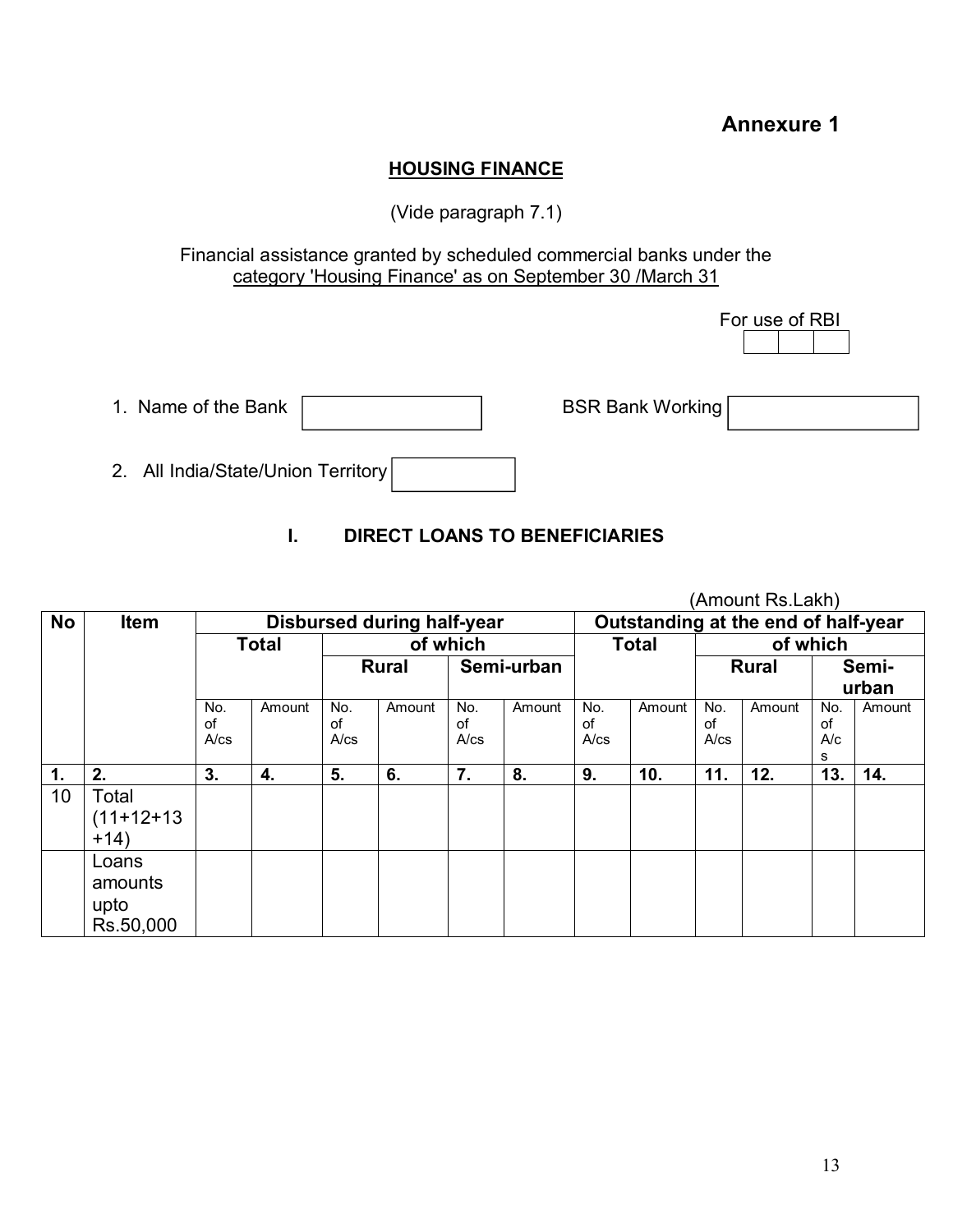| $\overline{1}$ .  | $\overline{2}$ .          | $\overline{3}$ . | 4. | $\overline{5}$ . | 6. | $\overline{7}$ . | $\overline{8}$ . | 9. | 10. | 11. | 12. | 13. | 14. |
|-------------------|---------------------------|------------------|----|------------------|----|------------------|------------------|----|-----|-----|-----|-----|-----|
| $\overline{11}$ . | Individuals/groups        |                  |    |                  |    |                  |                  |    |     |     |     |     |     |
|                   | of individuals            |                  |    |                  |    |                  |                  |    |     |     |     |     |     |
|                   | (including co-            |                  |    |                  |    |                  |                  |    |     |     |     |     |     |
|                   | operative housing         |                  |    |                  |    |                  |                  |    |     |     |     |     |     |
|                   | societies)                |                  |    |                  |    |                  |                  |    |     |     |     |     |     |
|                   | belonging to              |                  |    |                  |    |                  |                  |    |     |     |     |     |     |
|                   | Scheduled                 |                  |    |                  |    |                  |                  |    |     |     |     |     |     |
|                   | Castes<br>(SC)/Scheduled  |                  |    |                  |    |                  |                  |    |     |     |     |     |     |
|                   | Tribes (ST)               |                  |    |                  |    |                  |                  |    |     |     |     |     |     |
| 12.               | Individuals/groups        |                  |    |                  |    |                  |                  |    |     |     |     |     |     |
|                   | of individuals            |                  |    |                  |    |                  |                  |    |     |     |     |     |     |
|                   | (including co-            |                  |    |                  |    |                  |                  |    |     |     |     |     |     |
|                   | operative housing         |                  |    |                  |    |                  |                  |    |     |     |     |     |     |
|                   | societies) other          |                  |    |                  |    |                  |                  |    |     |     |     |     |     |
|                   | than SC/ST)               |                  |    |                  |    |                  |                  |    |     |     |     |     |     |
|                   | Loan amounts              |                  |    |                  |    |                  |                  |    |     |     |     |     |     |
|                   | above Rs.50,000           |                  |    |                  |    |                  |                  |    |     |     |     |     |     |
| 13.               | Individuals/groups        |                  |    |                  |    |                  |                  |    |     |     |     |     |     |
|                   | of individuals            |                  |    |                  |    |                  |                  |    |     |     |     |     |     |
|                   | (including co-            |                  |    |                  |    |                  |                  |    |     |     |     |     |     |
|                   | operative housing         |                  |    |                  |    |                  |                  |    |     |     |     |     |     |
|                   | societies)                |                  |    |                  |    |                  |                  |    |     |     |     |     |     |
|                   | belonging to<br>Scheduled |                  |    |                  |    |                  |                  |    |     |     |     |     |     |
|                   | Castes                    |                  |    |                  |    |                  |                  |    |     |     |     |     |     |
|                   | (SC)/Scheduled            |                  |    |                  |    |                  |                  |    |     |     |     |     |     |
|                   | Tribes (ST)               |                  |    |                  |    |                  |                  |    |     |     |     |     |     |
| 14.               | Individuals/groups        |                  |    |                  |    |                  |                  |    |     |     |     |     |     |
|                   | of individuals            |                  |    |                  |    |                  |                  |    |     |     |     |     |     |
|                   | (including co-            |                  |    |                  |    |                  |                  |    |     |     |     |     |     |
|                   | operative housing         |                  |    |                  |    |                  |                  |    |     |     |     |     |     |
|                   | societies) other          |                  |    |                  |    |                  |                  |    |     |     |     |     |     |
|                   | than SC/ST                |                  |    |                  |    |                  |                  |    |     |     |     |     |     |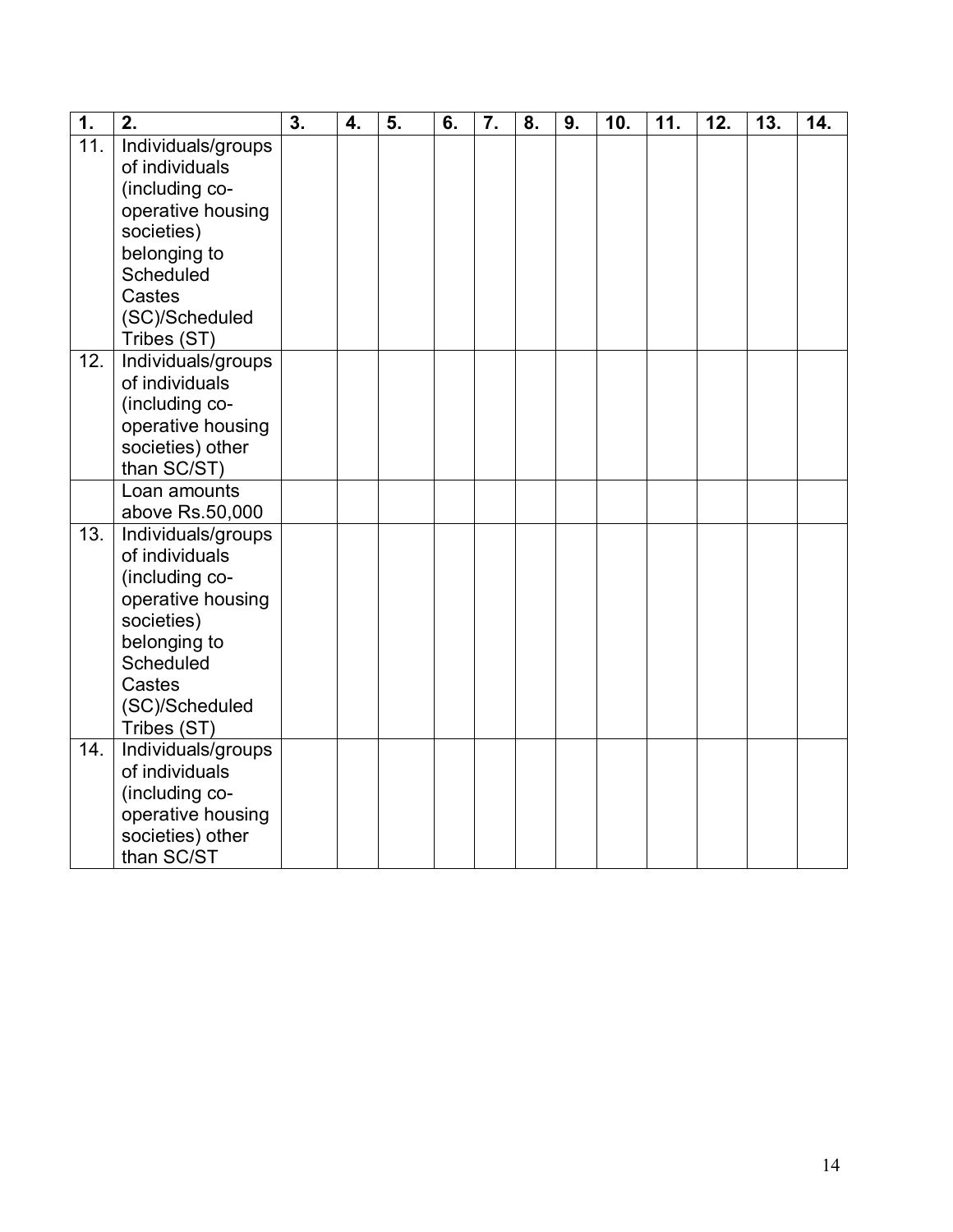|     |                                                          | <b>Disbursed during</b><br>half-year |               | <b>Outstanding at the</b><br>end of half-year |               |  |
|-----|----------------------------------------------------------|--------------------------------------|---------------|-----------------------------------------------|---------------|--|
| No. | Item                                                     | No.of<br>A/cs.                       | <b>Amount</b> | No.of<br>A/cs.                                | <b>Amount</b> |  |
| 1.  | 2.                                                       | 3.                                   | 4.            | 5.                                            | 6.            |  |
| 20. | Total (21+22+23+24+25+26)                                |                                      |               |                                               |               |  |
| 21. | <b>HUDCO</b>                                             |                                      |               |                                               |               |  |
| 22. | <b>State Housing Boards</b>                              |                                      |               |                                               |               |  |
| 23. | <b>Other State-level Agencies</b>                        |                                      |               |                                               |               |  |
| 24. | <b>Housing Finance Institutions</b><br>(other than HDFC) |                                      |               |                                               |               |  |
| 25. | <b>HDFC</b>                                              |                                      |               |                                               |               |  |
| 26. | <b>Others</b>                                            |                                      |               |                                               |               |  |
|     | Of which for SC/ST                                       |                                      |               |                                               |               |  |
| 30. | Total (31+32+33+34+35+36)                                |                                      |               |                                               |               |  |
| 31. | <b>HUDCO</b>                                             |                                      |               |                                               |               |  |
| 32. | <b>State Housing Boards</b>                              |                                      |               |                                               |               |  |
| 33. | <b>Other State-level Agencies</b>                        |                                      |               |                                               |               |  |
| 34. | <b>Housing Finance</b><br>Institutions(other than HDFC)  |                                      |               |                                               |               |  |
| 35. | <b>HDFC</b>                                              |                                      |               |                                               |               |  |
| 36. | <b>Others</b>                                            |                                      |               |                                               |               |  |
| 40. | Sub-Total( $\overline{10+20}$ )                          |                                      |               |                                               |               |  |
| 41. | Sub-Total(11+13+30)                                      |                                      |               |                                               |               |  |

## **II. LENDING THROUGH AGENCIES/INSTITUTIONS (INDIRECT LENDING)**